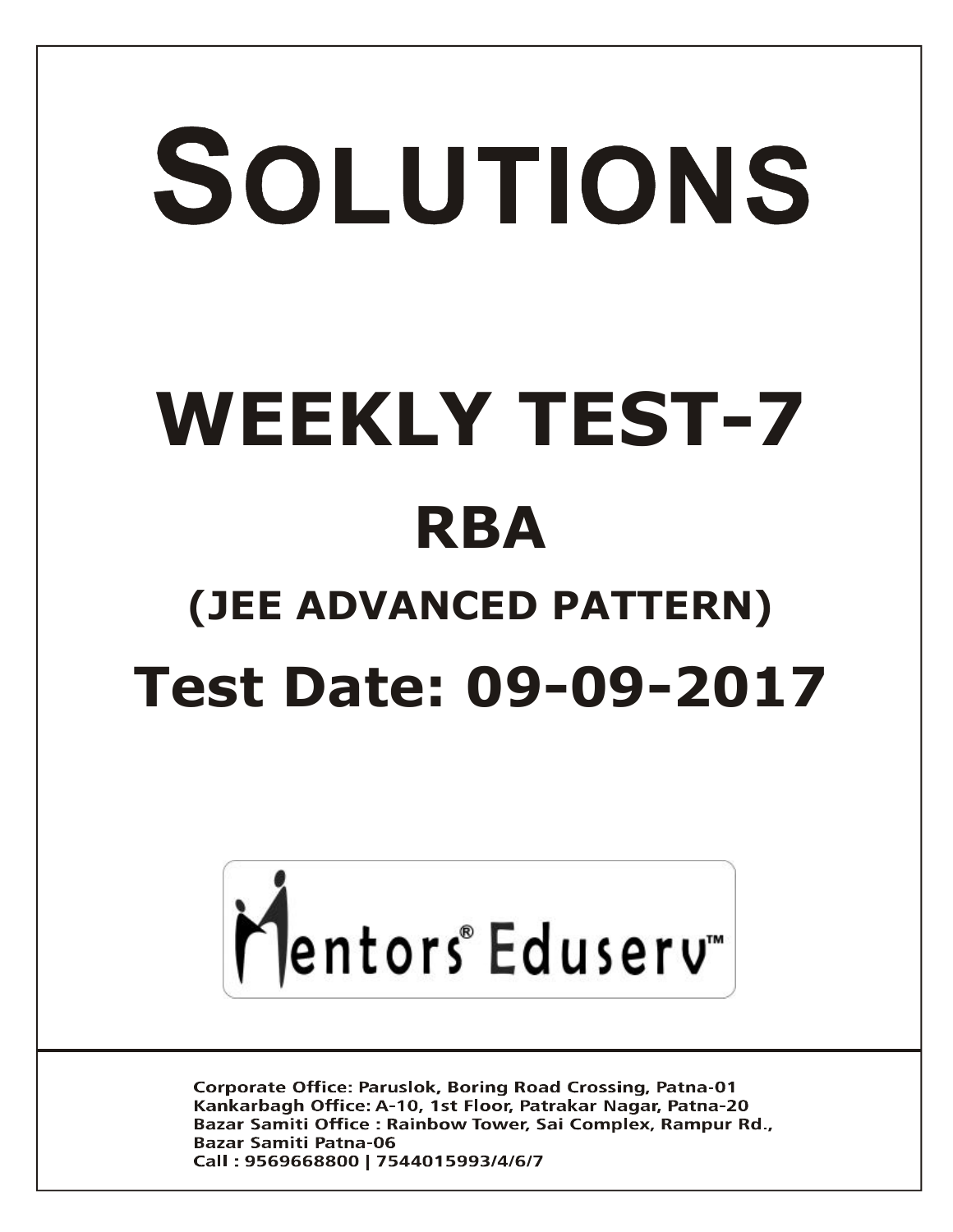# **[ 2 ] WT-7 (Adv) RBA\_09.09.2017**

**1. (3)**

Let  $M_1$  be the mass of the rod.

$$
A \quad \cdots (i)
$$

$$
N_1 \sin \theta = (M + M)A \qquad \qquad \dots \text{ (ii)}
$$

$$
A = g \tan \theta \qquad \qquad \dots \text{ (iii)}
$$

relation between *A*<sup>1</sup> and *A*

$$
\begin{array}{ccc}\n & N_1 \\
\hline\n\leftarrow A & & N_1\n\end{array}
$$

 $A_1 = A \tan \theta$ 

So by solving these equations  $M_1 = 3M$ 

 $N = 3$ 

# **2. (5)**

Power of equivalent mirror  $P'_{M} = 2P_2 + P_{M}$ 

$$
\frac{1}{f_2} = \left(\frac{3/2}{4/3} - 1\right) \left(\frac{1}{R} + \frac{1}{R}\right) = \frac{1}{8} \times \frac{2}{R} = \frac{1}{4R}, f_2 = 4R \text{ and } P_2 = \frac{1}{4R}
$$
\n
$$
-\frac{1}{f'_m} = 2 \times \frac{1}{4R} + \frac{2}{R} = \frac{5}{2R}
$$
\n
$$
f'_m = -\frac{2}{5}R
$$
\n
$$
|h| = 2|f'_m|
$$
\n
$$
h = 2 \times \frac{2}{5}R = 4m
$$
\n
$$
R = 5m
$$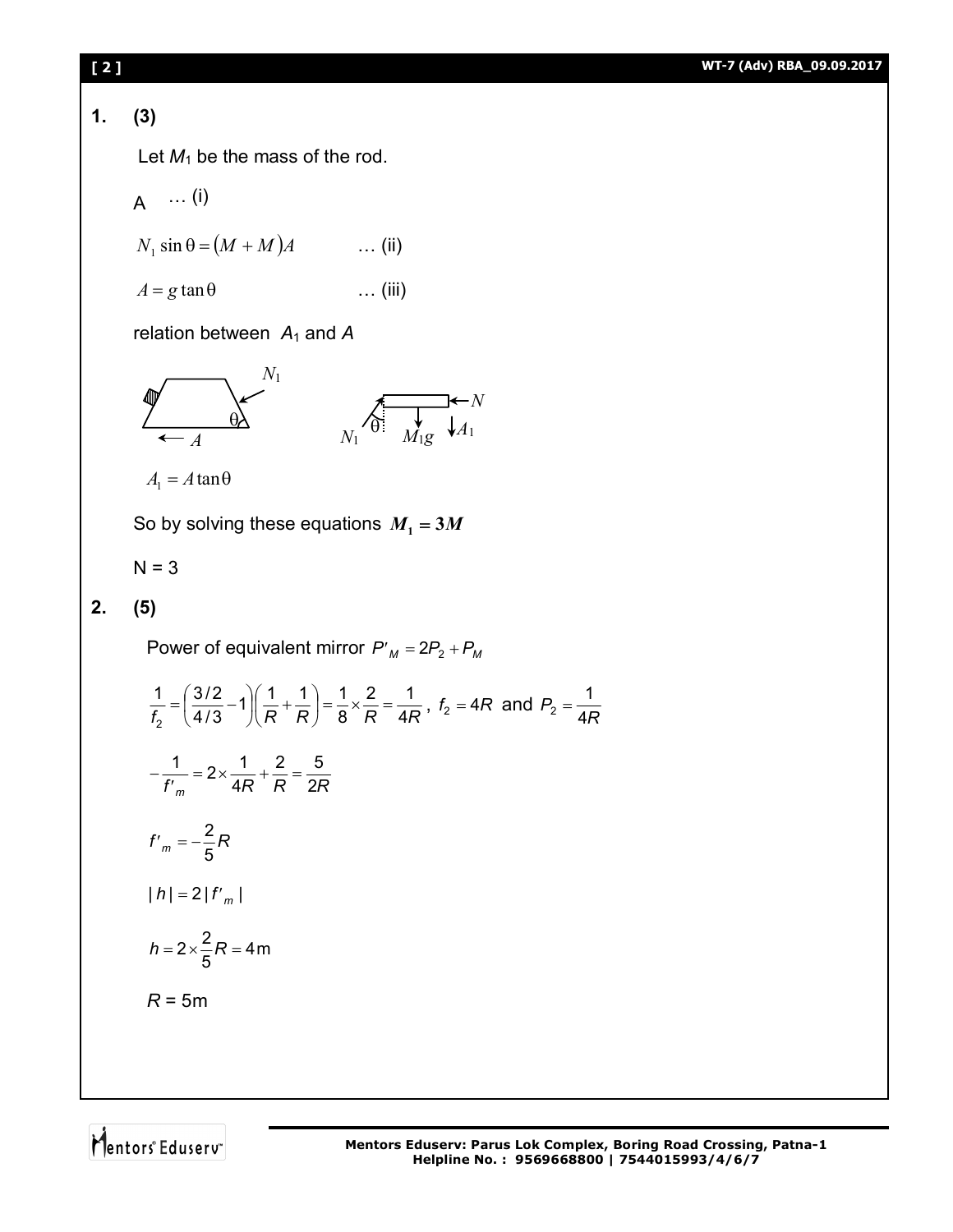3. (4)  
\n
$$
a = 4t
$$
  
\n $a = 4 \text{ m/s}^2 = \mu_s g$  at  $(t = 1s)$   
\n $\mu_s = 0.4$   
\n $\frac{dv}{dt} = 4t - \mu_k g$  (v is relative velocity)  
\n $\int_0^v dv = [2t^2 - \mu_k gt]_1^2$   
\n $v_2 = 2(2^2 - t^2) - \mu_k g$   
\n $v_2 = 6 - \mu_k g$   
\n $v = 0 = v_2 - \mu_k g$   
\n $\mu_k = 0.3$   
\n $\therefore \frac{3\mu_x}{\mu_k} = 4$   
\n4. (1)  
\n $F \cos 37^\circ = \frac{\lambda L}{4} g$   
\n(where  $\lambda$  is the mass/length of the chain).  
\n $F \sin 37^\circ = T = f \le \mu N$   
\n $\Rightarrow \mu \ge \frac{1}{4} \Rightarrow \mu_{min} = \frac{1}{4}$   
\n $\therefore n = 1$   
\n5. (5)  
\n $\frac{T}{2} - mg = ma_1$   
\n $\frac{T}{2} - mg = ma_2$   
\n $\frac{T}{2} - mg = ma_n$   
\n $2^{n-1} \times a_1 + 2^{n-2} \times a_2 + \dots + a_n + a_n = 0$ 



*T* → *T* ← <del>see pas</del> → *f* 

*g L* 4 3λ

*N*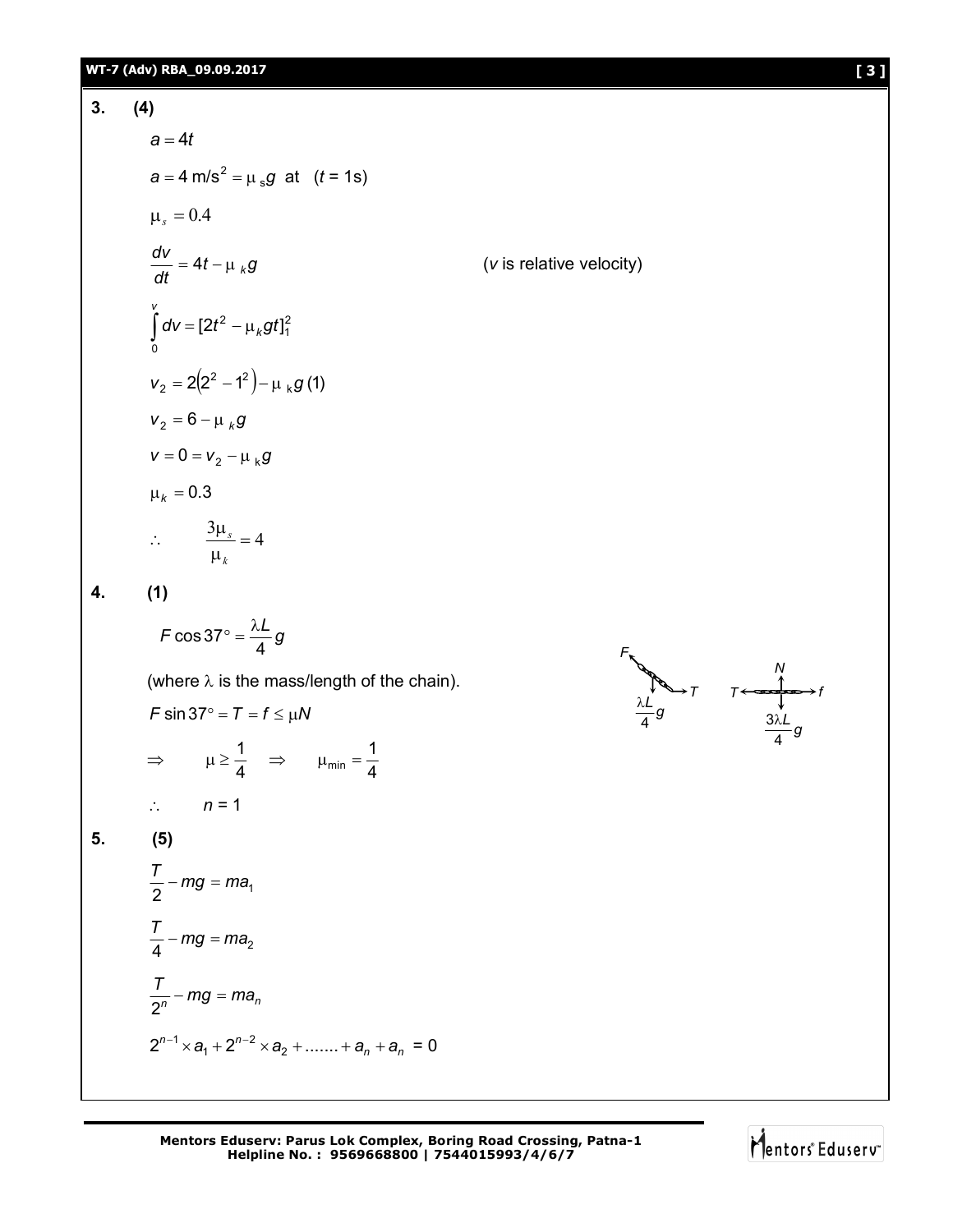# **[ 4 ] WT-7 (Adv) RBA\_09.09.2017**

$$
[4]
$$

**6. (6) 7. (2)**

**8. (5)**

$$
2^{n-1}\left(\frac{T}{2}-mg\right)+2^{n-2}\left(\frac{T}{2^2}-mg\right)+\dots+\left(\frac{T}{2^n}-mg\right)+\left(\frac{T}{2^n}-mg\right)=0
$$
  
\n
$$
T(2^{n-2}+2^{n-4}+2^{n-6}+\dots+\dots+2^{n}+2^{n})=mg(2^{n-1}+2^{n-2}+\dots+1)
$$
  
\n
$$
T = 3 mg
$$
  
\n
$$
\frac{3mg}{2}-mg=ma,
$$
  
\n
$$
\frac{mg}{2}=ma,
$$
  
\n
$$
a_1 = \frac{g}{2} = 5 \text{ m/s}^2
$$
  
\n6. (6)  
\n7. (2)  
\nLet refractive index of glass be  $\mu$   
\nLet after first refraction, image distance be  $v$  then  
\n
$$
\frac{\mu}{v} - \frac{1}{\infty} = \frac{\mu-1}{R} \implies v = \frac{\mu R}{\mu-1}
$$
  
\nNow second refraction will take place.  
\nSo distance of first image from O is  $u_1 = \frac{\mu R}{\mu-1} - R = \frac{R}{\mu-1}$  and image is formed at R  
\n
$$
\therefore \frac{1}{R} - \frac{\mu(\mu-1)}{R} = \frac{2(1-\mu)}{R} \implies \mu^2 - 3\mu + 1 = 0.
$$
  
\nSo  $\mu = \frac{3+\sqrt{5}}{2} = \frac{2}{3-\sqrt{5}}$ , there for  $n = 2$   
\n8. (5)  
\n
$$
\frac{1}{v} - \frac{1}{u} = \frac{1}{t}
$$
  
\n
$$
\frac{1}{v} - \frac{1}{u} = \frac{1}{t}
$$
  
\n
$$
\frac{1}{v} - \frac{1}{u} = \frac{1}{t}; v = 6m
$$
  
\n
$$
m = \frac{v}{u} = -3
$$
  
\n
$$
x = 6 - d; \quad \tan \theta = \frac{0.3}{x}
$$
  
\n
$$
\implies d = 5m.
$$

Mentors<sup>e</sup> Eduserv<sup>-</sup>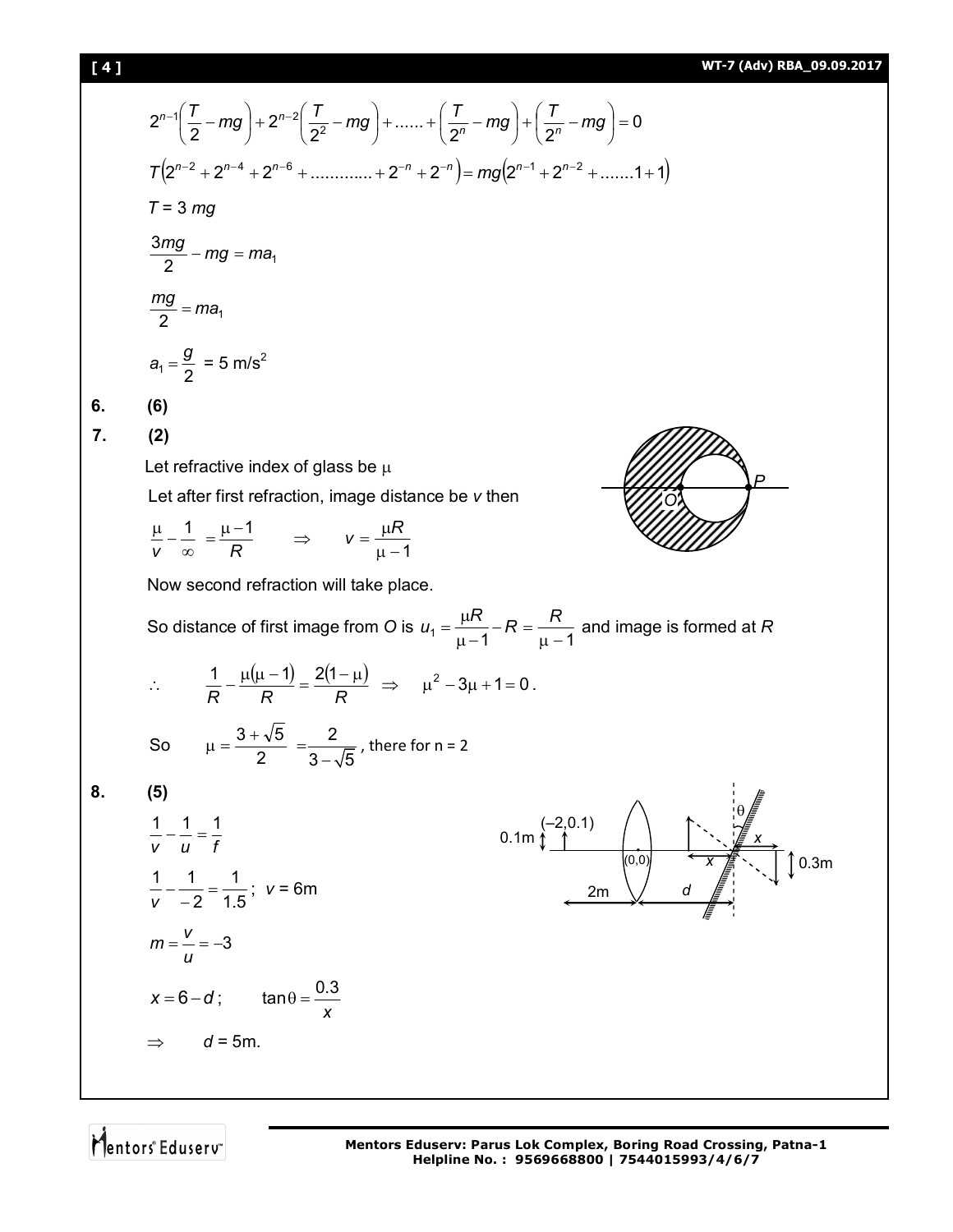9. (A,C)  
\n10. (A,C,D)  
\n
$$
F-T-\mu_2m_2g=m_2a
$$
,  $T-\mu_2m_2g=m_1a$   
\nfor just equilibrium  $a=0$ ,  $F=2\mu_2m_2g=4N$   
\nIf  $F=6N$ ,  $a=1$  m/s<sup>2</sup>  $\Rightarrow$   $T=3N$   
\n11. (B, D)  
\nNet upward force on three spheres applied by bottom =  
\n $3mg + \frac{3}{4}mg = \frac{15mg}{4}$   
\nFor sphere A,  $N\sqrt{3} = mg + \frac{mg}{4}$ ,  $N = \frac{5mg}{4\sqrt{3}}$   
\n12. (B)  
\nAcceleration of block *m* with respect to inclined plane = 6  
\nAcceleration of inclined plane =  $\frac{2}{\sqrt{3}}$   
\n13. (B, C)  
\nThe ray is intersecting  $y = 0$  line at  $x = 1$  and  $x$   
\n $= 40$  line at  $y = -1$ .  
\n $\therefore u = 39$  cm  
\n $\therefore$  Equation of refracted ray is  
\n130  $y = x - 170$   
\nIf space on the right of the lens is filled with liquid of  $\mu = 4/3$ , then  
\n $\frac{1.5}{v_1} + \frac{1}{39} = \frac{0.5}{30}$   
\n $\frac{4}{3v_1} - \frac{1.5}{v_1} = \frac{(\frac{4}{3} - 1.5)}{30}$   
\n $v = -390$  cm  
\n $\therefore$  Equation of refracted ray is  
\n130  $y = x + 170$   
\n15.  $\frac{4}{3v_1} - \frac{1.5}{v_1} = \frac{0.5}{-30}$   
\n $v = -390$  cm  
\n $\therefore$  Equation of refracted ray is  
\n16.  $\frac{390y + x + 330 = 0}{30y + x + 330} = 0$ 

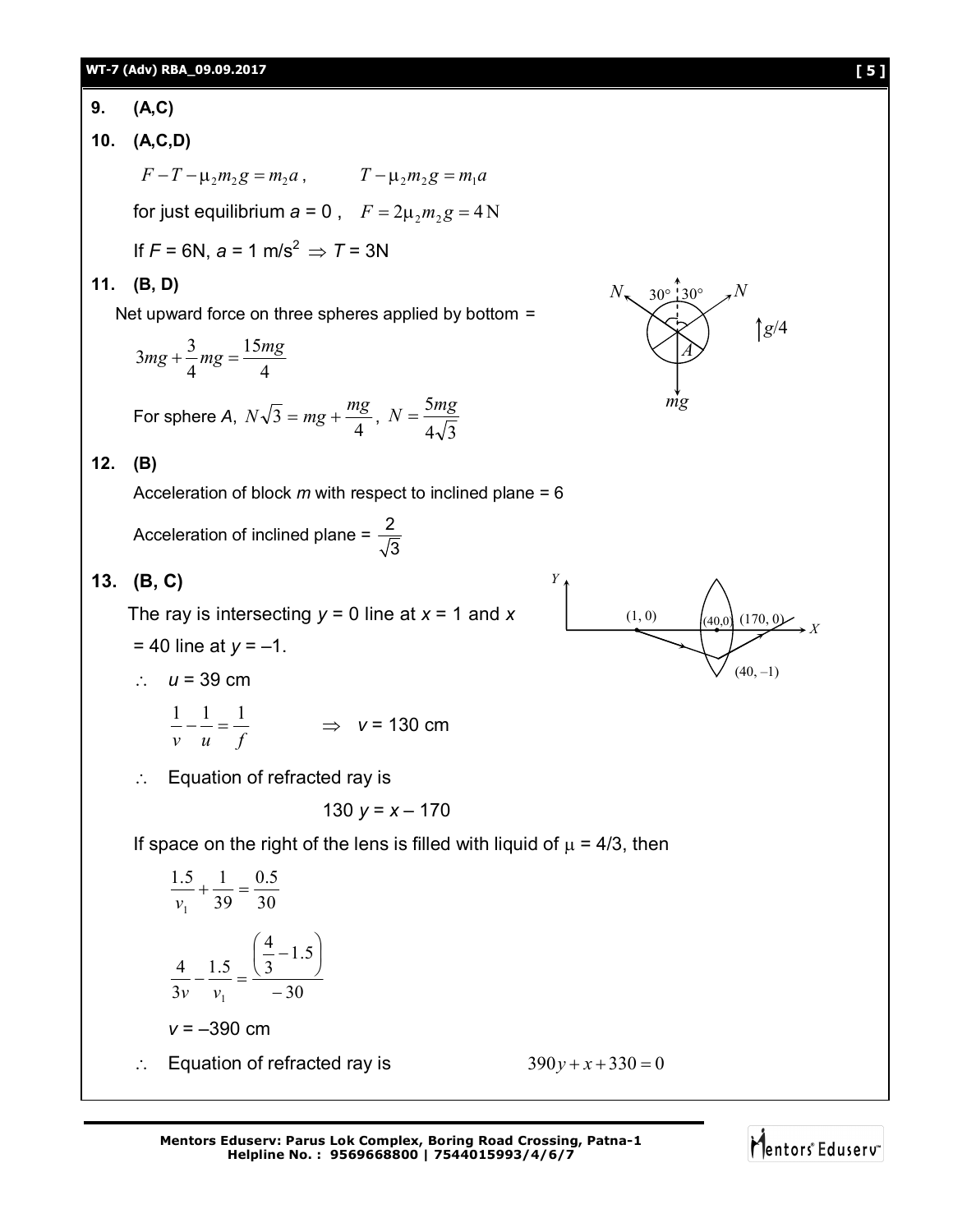**[ 6 ] WT-7 (Adv) RBA\_09.09.2017 14. (A, B, C, D)** The two parts of the lens will have different focal lengths. So, there are two images. 100 1 1 1 1  $-\frac{1}{x}$  =  $v_1$  *u* ; *u*  $m_1 = \frac{v_1}{u}$ ,  $\frac{1}{v_2} - \frac{1}{u} = \frac{1}{200}$ 1 1 1 2  $-\div$  =  $v_2$  *u* ; *u*  $m_2 = \frac{v_2}{v_1}$ For same height of images  $m_1 = -m_2$   $\implies v_1 = -v_2$  $\Rightarrow$ 3  $u = \frac{-400}{3}$  cm,  $m_1 = -3$ ,  $m_2 = 3$ ,  $m_1 m_2 = -9$ **15. (A, C)** If the image is real and magnified means object is between *f* and 2*f*. When lens immersed in water focal length,  $f_1 = \frac{(\mu - 1)}{\sqrt{3}} f = 4f$ *r* 1  $\sum_{1}^{1} = \frac{(\mu - 1)}{\sqrt{1 - (\mu - 1)}} f =$  $\overline{\phantom{a}}$  $\bigg)$  $\setminus$  $\overline{\phantom{a}}$  $\setminus$ ſ  $\overline{a}$  $\mu$  $\mu$  $=\frac{(\mu - \mu)^{2}}{2\mu}$ Now object is between pole and focus so image is virtual and magnified. **16. (A, C)** Path difference = 0 *t D yd D d*  $\Big\}$  $\bigg)$  $\mathcal{L}_{\mathcal{L}}$  $\overline{\phantom{a}}$  $\setminus$ ſ  $\overline{a}$  $\mu$  $=\frac{yd}{2b}-\left(\frac{\mu_2}{2}-1\right)$ 2D  $\mu$ <sub>3</sub> 2 2 *y* = 2 mm When slab is removed then path difference = *D*  $y_1d$ *D d* 2 1 2  $-\frac{y_1\alpha}{2D}$  = 0,  $y_1$  = 2*d* = 4mm **17. (C) 18. (B) 19.** Smaller image will be brighter as intensity Area  $\propto \frac{1}{\cdot}$  **(A) 20.**  $\mathcal{L} = 2$ *u*  $v = 2$ ,  $v + u = 180 \text{ cm} \implies f = 40 \text{ cm}$ Using the formula *D*  $f = \frac{D^2 - L^2}{4D}$ 4  $=\frac{D^2 - L^2}{L} \Rightarrow L = 60$  cm **(C)**

Mentors Eduserv<sup>®</sup>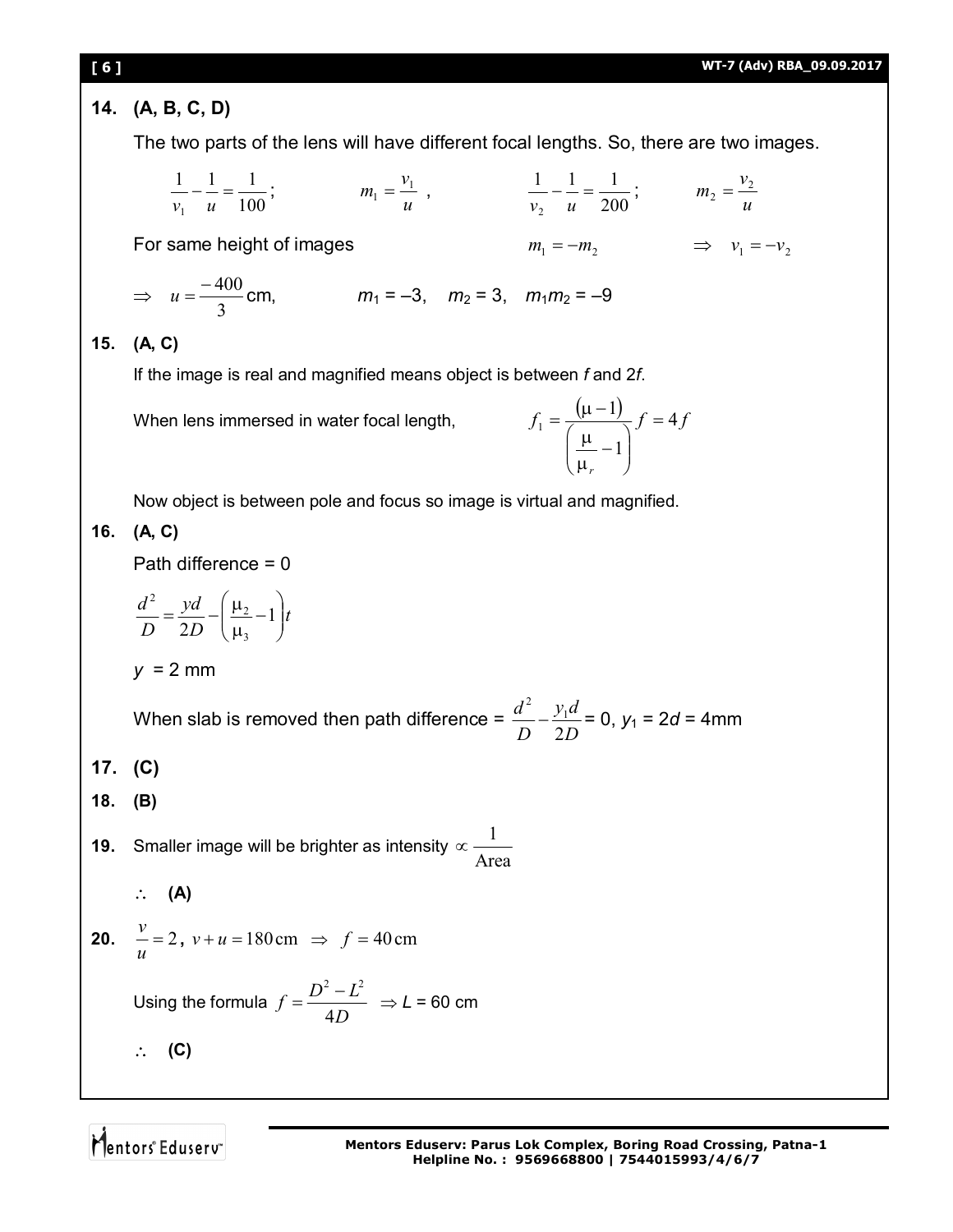## **WT-7 (ADV) RBA\_09.09.2017** [ **7** ]

# **CHEMISTRY**

**21. (7)** He, Be, N, Ne, Mg, Ar, Ca, all are positive electron gain enthalpy. **22. (0)** Electronic configuration of Pd : [Ar]5s<sup>0</sup>4d<sup>10</sup> **23. (4) 24. (3)**  $\frac{m}{m} = \frac{3}{2} \left( \frac{P_r V_r^m}{r} \right)$ r  $Z = \frac{PV_m}{RT} = \frac{3}{2} \left( \frac{P_r V_r^m}{T} \right) = \frac{3}{2} \times 2 = \frac{3}{4}$ RT 8  $\vert$  T<sub>r</sub>  $\vert$  8  $^{-}$  4  $(P.V_r^m)$  $=\frac{1}{2} - \frac{m}{n} = \frac{5}{6}$   $\frac{1}{2} - \frac{1}{2} = \frac{5}{6} \times 2 = \frac{5}{6}$  $($   $\mathsf{I}_r$   $)$  $\Rightarrow V_m = \left(\frac{3}{4}\right) \left(\frac{0.0821 \times 200}{8.21}\right) = \frac{3}{2}L$ 4  $/$  8.21  $/$  2  $=\left(\frac{3}{4}\right)\left(\frac{0.0821\times200}{8.21}\right)=\frac{3}{2}$  $\Rightarrow$  Volume occupied by 2 mole =  $\frac{3}{2} \times 2 = 3L$ 2  $\times$  2 = 3 **25. (2)** m  $Z = 1 - \frac{a}{2 \pi \lambda}$  Slope =  $\frac{a}{2}$  $RTV_m$  RTV  $=1-\frac{a}{\sqrt{a^2+c^2}}$  Slope =  $\frac{a}{a}$  $a = \frac{0.4}{1.01} \times 0.082 = 2 \times 10^{-2}$ 1.64  $\therefore a = \frac{0.4}{1.04} \times 0.082 = 2 \times 10^{-7}$ **26. (5)**  $4X$  +  $7$ NaOH +  $NaNO_3$   $\longrightarrow$   $4Na_2XO_2$  +  $NH_3$  +  $2H_2O$ <br>milli mole 20  $2NH_3 + H_2SO_4 \longrightarrow (NH_4)_2SO_4$  $20 \t 10$  $+ H_2SO_4 \longrightarrow$  $2$ NaOH + H<sub>2</sub>SO<sub>4</sub> ——→ Na<sub>2</sub>SO<sub>4</sub> + 2H<sub>2</sub>O 24 12  $+ H_2SO_4 \longrightarrow Na_2SO_4 + 2$ Gram =  $80 \times 10^{-3} \times 62.5 = 5$ **27. (6)**  $\alpha$  $\alpha$  $\alpha$  $\alpha$  $\hat{\alpha}$  $\alpha$ 

Mentors Eduserv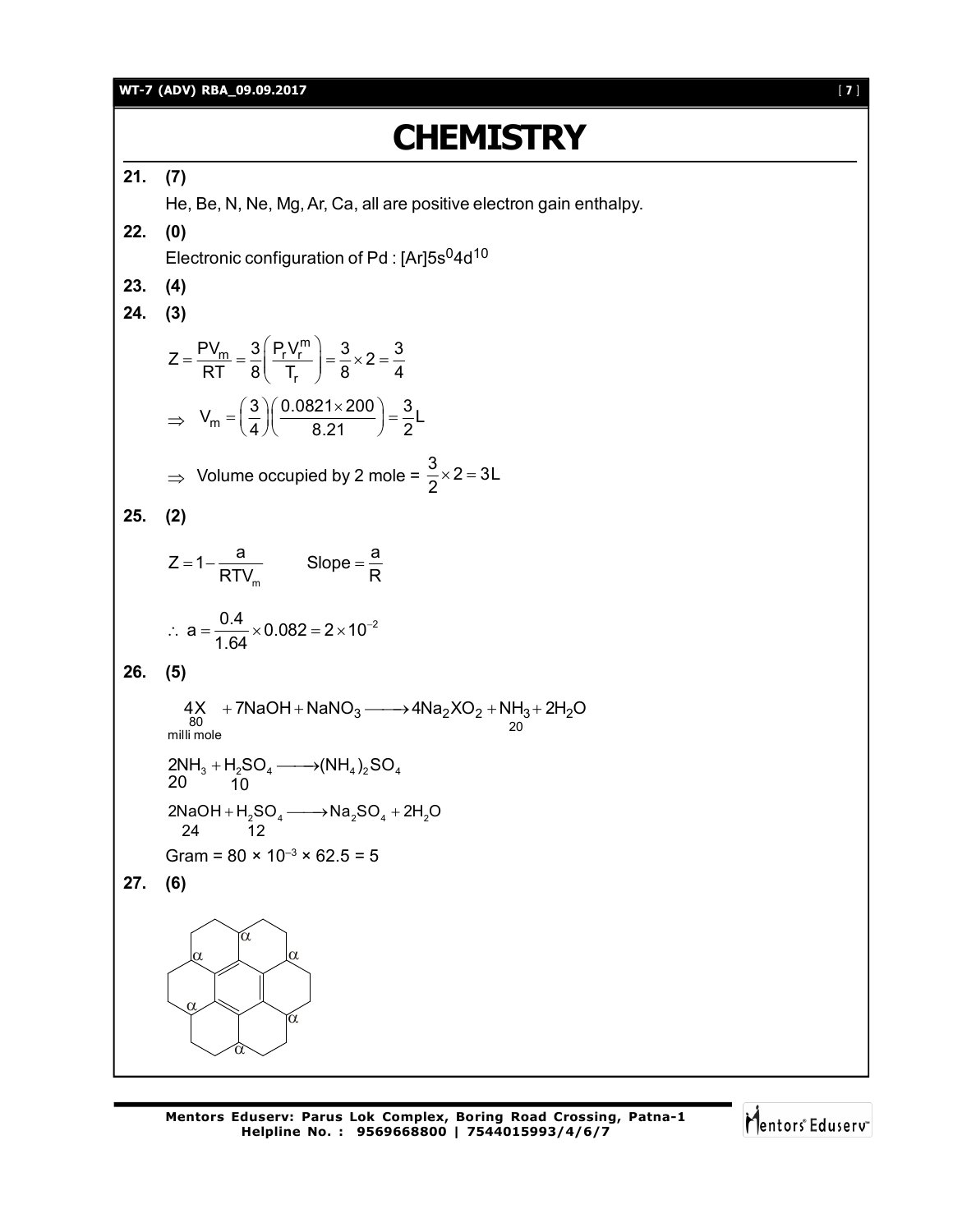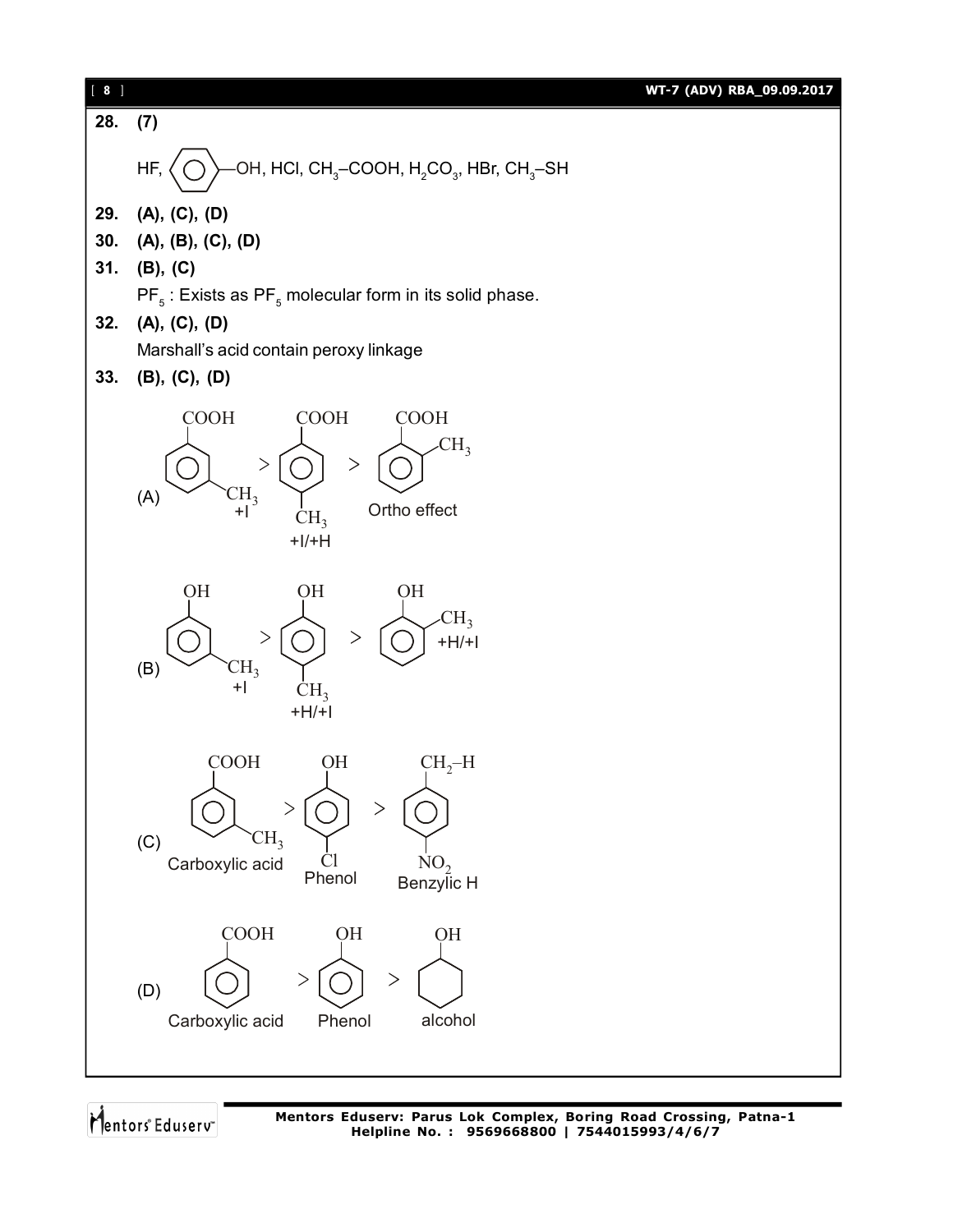# **WT-7 (ADV) RBA\_09.09.2017** [ **9** ]



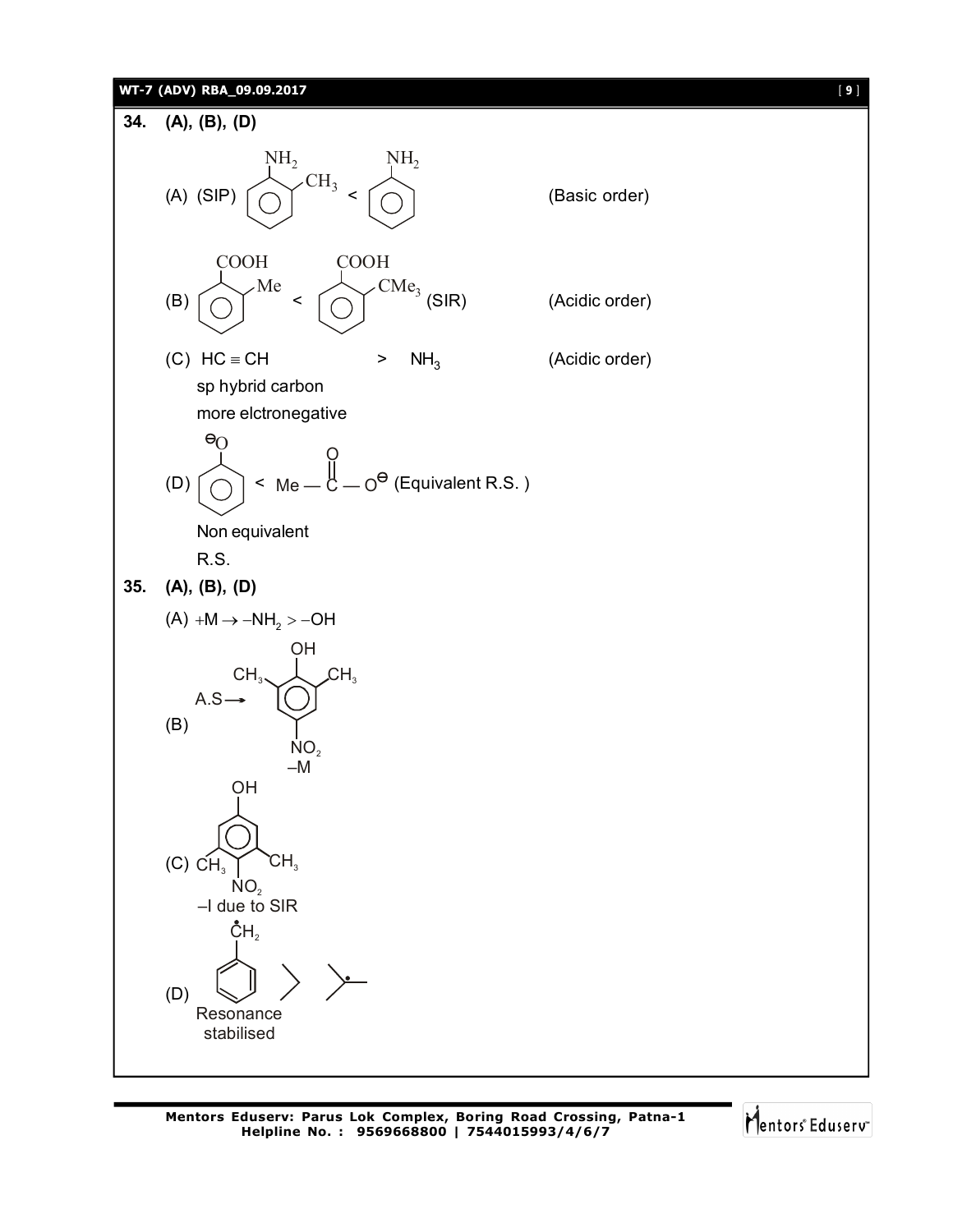| $[ 10 ]$ | WT-7 (ADV) RBA_09.09.2017                                                                     |
|----------|-----------------------------------------------------------------------------------------------|
| 36.      | (A,B,D)                                                                                       |
|          | Third virial coefficient                                                                      |
|          | $(C) = b2 = 1200 cm6$ mol <sup>-2</sup>                                                       |
|          | $b=34.64$ cm <sup>3</sup> mol <sup>-1</sup>                                                   |
|          | Second virial coeefficnet.                                                                    |
|          | (B) = $b - \frac{a}{RT}$                                                                      |
|          | $\therefore$ a = RT (b – B)                                                                   |
|          | $a = (8.314 \times 10^7) 300 (34.64 - (-21.7))$                                               |
|          | $a = 1.40 \times 10^{12}$ dyne cm <sup>4</sup> mol <sup>-2</sup>                              |
|          | $T_b = \frac{a}{Rb} V_c = 3b$                                                                 |
| 37.      | (C)                                                                                           |
|          | Balanced reaction : $6Fe^{+2} + 14H^{+}$ $\longrightarrow$ $2Cr^{+3} + 6Fe^{+3} + 7H_{2}O$    |
|          | Millimole of dichromate ion is 2.35 hence millimole of $Fe^{+2}$ ion = $6 \times 2.35 = 14.1$ |
|          | $6Fe^{+2} + Cr_2O_7^{2-} + 14H^+ \longrightarrow 2Cr^{+2} + 6Fe^{+3} + 7H_2O$                 |
|          | Fe $^{+2}$ = 6×2.35=14.1                                                                      |
| 38.      | (C)                                                                                           |
|          | Milimole of $FeSO4$ .7H <sub>2</sub> O = 14.1                                                 |
|          | So, weight of FeSO <sub>4</sub> .7H <sub>2</sub> O = 1.41×10 <sup>-2</sup> × 278 = 3.91g      |
|          | Hence % purity = $(3.91/4.2) \times 100 = 93.0$                                               |
| 39.      | (D)                                                                                           |
| 40.      | (D)                                                                                           |
|          | <b>MATHEMATICS</b>                                                                            |
| 41.      | (6)                                                                                           |
|          | $\mathsf{R}$<br>Q<br>P<br>s<br>М                                                              |
|          | Take $\angle$ QPT = $\theta$                                                                  |

Mentors<sup>®</sup> Eduserv<sup>®</sup>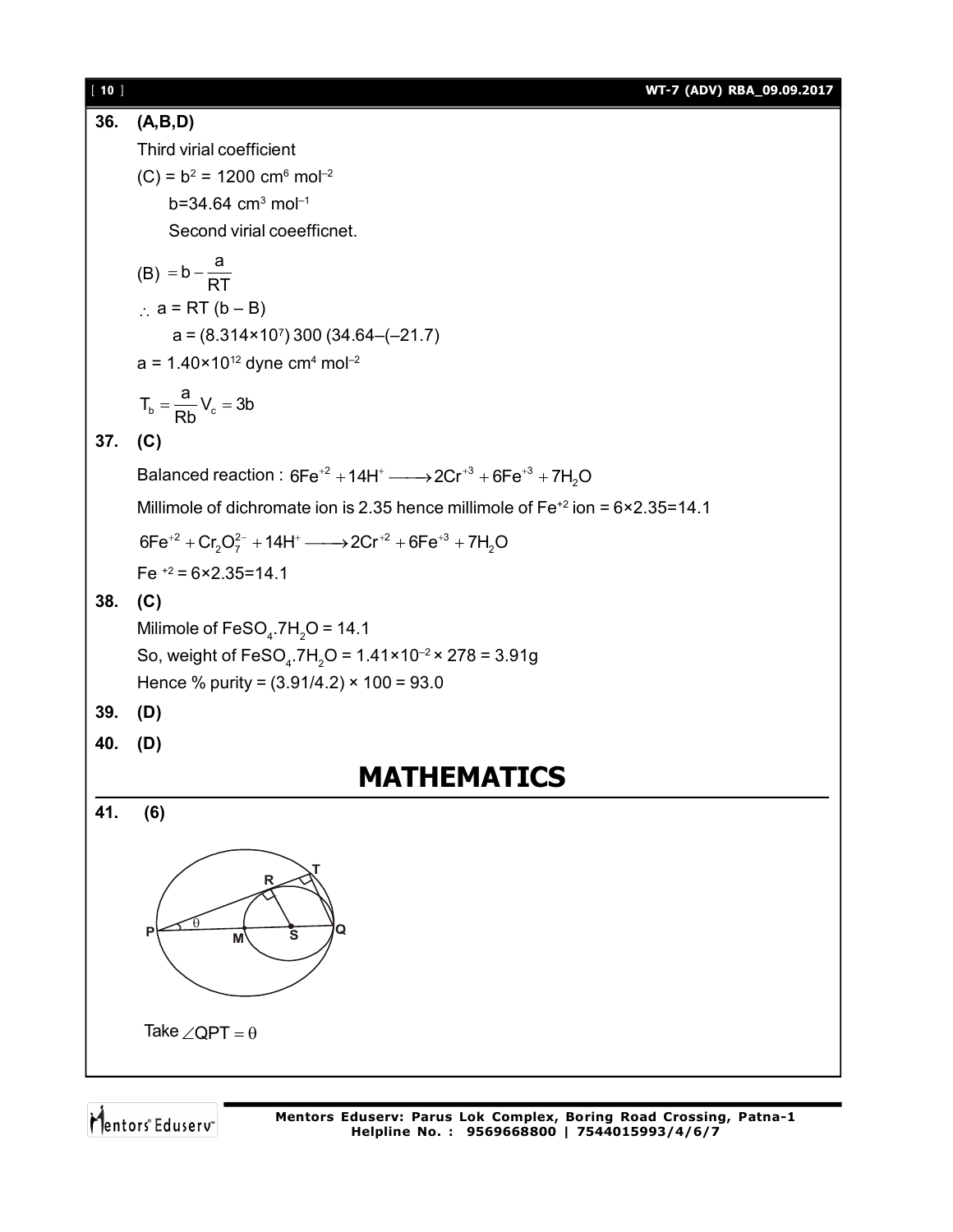# **WT-7 (ADV) RBA\_09.09.2017** [ **11** ]

than  $\sin \theta = \frac{RS}{PS} = \frac{r}{3r} = \frac{1}{3}$   $\Rightarrow \cos \theta = \frac{2\sqrt{2}}{3}$ 3  $\Rightarrow \frac{PT}{PQ} = \frac{2\sqrt{2}}{2}$  $\frac{PT}{PQ} = \frac{2\sqrt{2}}{3}$   $\Rightarrow \frac{PT}{12} = \frac{2\sqrt{2}}{3}$ 12 3  $\Rightarrow$  PT =  $8\sqrt{2}$   $\Rightarrow$  m = 8, n = 2 **42. (3)** Let P be point 't' i.e (at<sup>2</sup>, 2at) then point  $Q = -\frac{1}{4}$ t  $\equiv$ point P'  $\equiv -t - \frac{2}{t}$ t  $= -t - \frac{2}{t}$  and point Q'  $= \frac{1}{t} + 2t$ t  $\equiv - + 2$  $P'Q' = a\left|3\left(t + \frac{1}{t}\right)\right|_1 \left| \left(t - \frac{1}{t}\right)^2 + 4\right|$ t t  $= a \left| 3\left(t+\frac{1}{t}\right) \right| \sqrt{\left(t-\frac{1}{t}\right)^2 + 4}$  $3a\left(t+\frac{1}{t}\right)^2$ t  $=3a\left(t+\frac{1}{t}\right)^{2}$  $PQ = a \left( t + \frac{1}{t} \right)^2$ t  $= a\left(t+\frac{1}{t}\right)^2$ **43. (8)** Normal :  $y + tx = 2t + t^3$ ; slope of the normal is 1 hence  $-t = 1$   $\triangleright t = -1$   $\triangleright$  coordinates of P are (1, -2) Hence parameter at Q =  $t_2 = -t_1 - 2/t_1 = 1 + 2 = 3$  $\therefore$  Coordinates at Q are (9, 6) :  $\ell$  (PQ) =  $\sqrt{64 + 64} = 8\sqrt{2}$ **44. (4)** Let the equation of line be  $\frac{x}{f} = \frac{y}{f} = r$  $cos \theta$  sin  $=\frac{J}{\cdot}$  = r  $\theta$  sin $\theta$  $(OA \cos \theta, OA \sin \theta)$  $(OB \cos \theta, OB \sin \theta)$  will be satisfying  $y - x - 10 = 0$  and  $y - x - 20 = 0$  respectively if  $P(r \cos \theta, r \sin \theta)$  then 2  $( sin \theta - sin \theta)^2$ 2  $1 \left( \sin \theta - \cos \theta \right)^2 \left( \sin \theta - \cos \theta \right)$ r<sup>2</sup> ( 10 *)* ( 20  $=\left(\frac{\sin\theta-\cos\theta}{10}\right)^2+\left(\frac{\sin\theta-\cos\theta}{20}\right)^2$ 

$$
\begin{array}{c}\n 0(9,6) \\
 45^\circ \\
 \hline\n P\n (1,-2)\n \end{array}
$$

Mentors<sup>®</sup> Eduserv<sup>®</sup>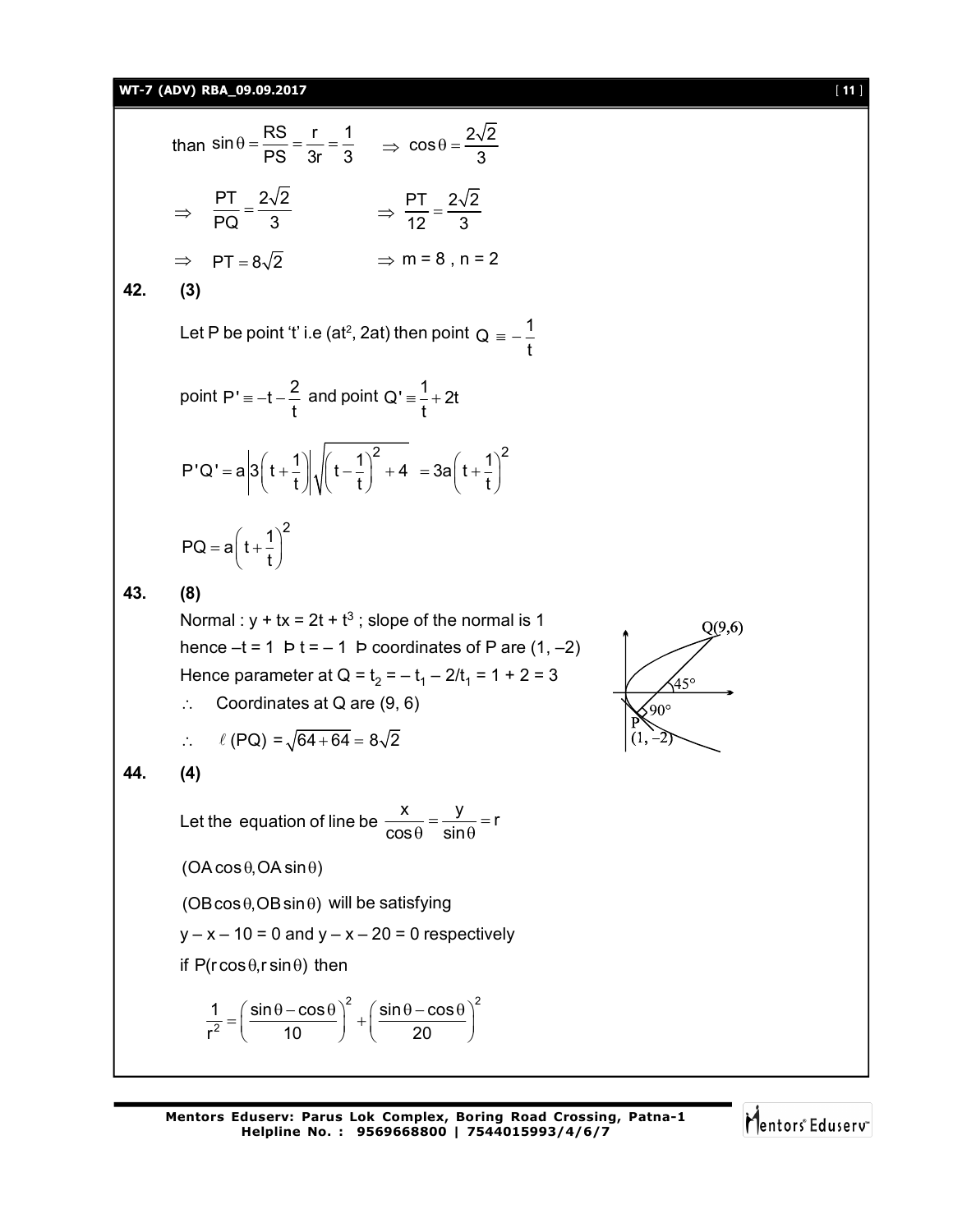[ **12** ] **WT-7 (ADV) RBA\_09.09.2017**  $\Rightarrow$  (r cos  $\theta$  – r sin  $\theta$ )<sup>2</sup> = 80 Locus of P is  $(y - x)^2 = 80$ **45. (1)** Given  $f\left(\frac{5x-3y}{2}\right) = \frac{5f(x)-3f(y)}{2}$   $\forall$  x, y  $\in$  R, 2 2 which explains that all the points that divide the line joining  $P(y, f(y))$  and  $Q(x, f(x))$  externally in the ratio 5 : 3 lies on the curve  $y = f(x)$ . Therefore it is a linear function  $\Rightarrow$  f(x) = ax + b  $\Rightarrow$  f(0) = b  $\Rightarrow$  b = 3  $f'(x) = a \implies a = f'(0) = 2$  $\Rightarrow$  f(x) = 2x + 3  $\Rightarrow$  Period of sin(f( $\pi$ x)) is 1. **46. (3)**  $f(x+\frac{7}{4})=f(\frac{7}{4}-x)$ 4 (4  $\left(x+\frac{7}{4}\right)=f\left(\frac{7}{4}-x\right)$ b =  $\frac{-7a}{2}$   $\Rightarrow$  f(x) =  $ax^2 - \frac{7a}{2}x + a = 7x + a$ 2  $2$  $\Rightarrow$  b =  $\frac{-7a}{2}$   $\Rightarrow$  f(x) =  $ax^2 - \frac{7a}{2}x + a = 7x + a$  $ax^2 - \frac{7(a+2)}{2}x = 0$ 2  $\Rightarrow$  ax<sup>2</sup> –  $\frac{7(a+2)}{2}$ x = 0 has only one solution  $\Rightarrow$ **a** = -2  $\Rightarrow$ **b** = 7  $\therefore$  **b** - **a**<sup>2</sup> = 3 **47. (8)**

$$
\lim_{x\to0} \frac{\tan 3x - n \sin 2x}{\left(\frac{\sin^{-1} x}{x}\right)^3 x^3}
$$
\n
$$
= \lim_{x\to0} \frac{\sin 3x - n \sin 2x \cos 3x}{x^3 \cos 3x}
$$
\n
$$
= \lim_{x\to0} \frac{\sin x}{x} \left(\frac{3 - 4 \sin^2 x - 2n \cos x \cos 3x}{x^2 \cos 3x}\right)
$$
\nHere  $3 - 2n = 0 \Rightarrow n = \frac{3}{2}$   
\nAlso for  $n = \frac{3}{2}$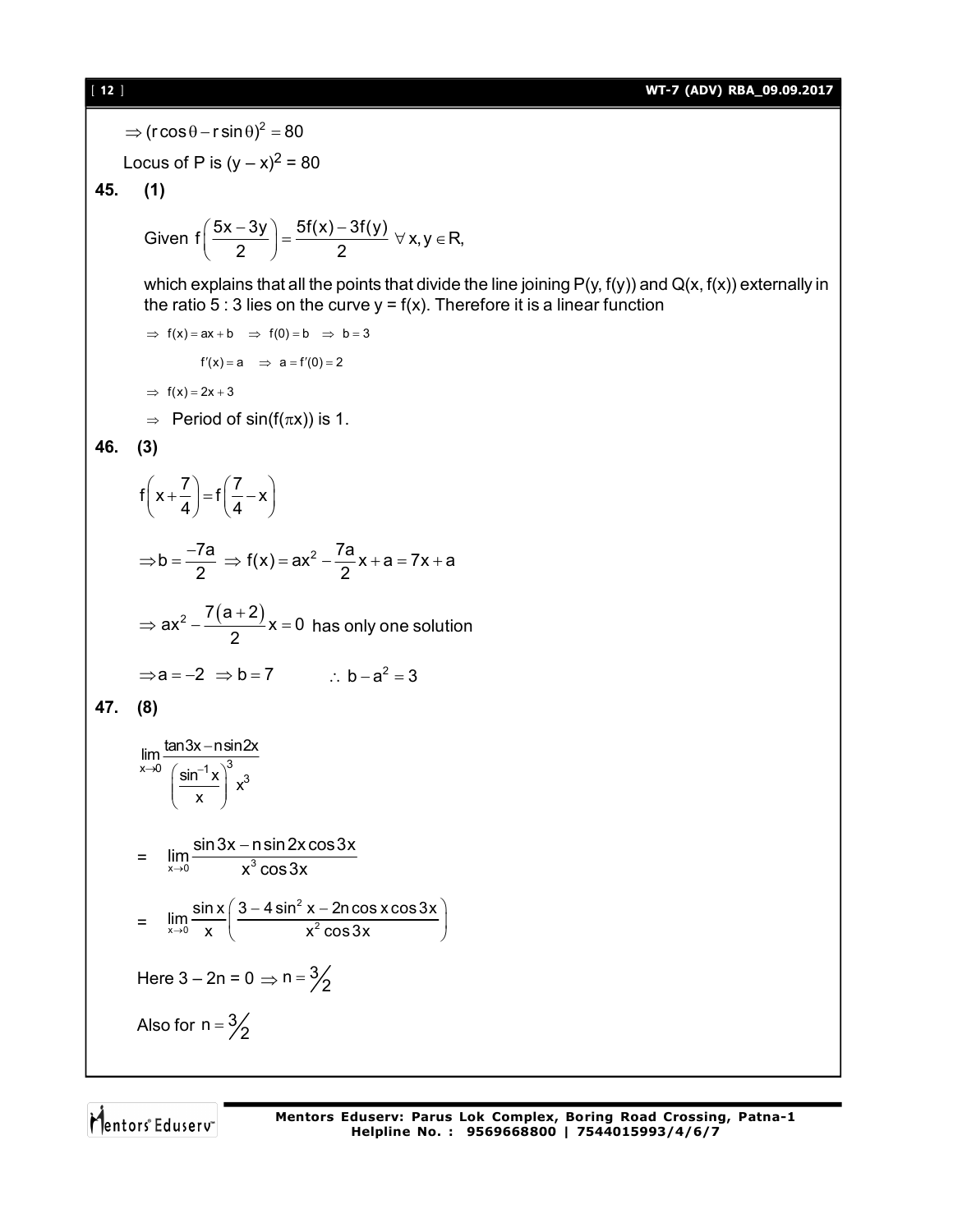# **WT-7 (ADV) RBA\_09.09.2017** [ **13** ]

L = 
$$
\lim_{x\to 0} \left( \frac{3-3\cos x \cos 3x}{x^2} - 4 \frac{\sin^2 x}{x^2} \right)
$$
  
\n=  $\lim_{x\to 0} \frac{6-3\cos 4x - 3\cos 2x}{2x^2} - 4$   
\n=  $\lim_{x\to 0} \frac{12 \sin 4x + 6 \sin 2x}{4x} - 4$   
\n= 12 + 3 - 4 = 11  
\n48. (1)  
\n $\lim_{x\to \infty} \left[ x^{30c} \left( 1 + \frac{4}{x} + \frac{1}{x^3} \right)^6 - x \right]$   
\n $\lim_{x\to \infty} \left[ x^{30c-1} \left\{ 1 + \left( \frac{4}{x} + \frac{1}{x^3} \right) \right\}^6 - 1 \right]$   
\n $\lim_{x\to \infty} x \left[ x^{30c-1} \left\{ 1 + c \left( \frac{4}{x} + \frac{1}{x^3} \right) \right\} + \dots - 1 \right]$   
\n30 = -1  
\n49. (c, D)  
\nLet centre of C be Q(h, k), then its radius is | k|.  
\n $\therefore PQ = \sqrt{(h+1)^2 + k^2} = 1 + |k|$   
\n $\Rightarrow h^2 + 2h = 2 |k|$  ...(i)  
\nAlso  $QQ = \sqrt{h^2 + k^2} = 2 - |k|$   
\n $\Rightarrow h^2 = 4 - 4 |k|$  ...(ii)  
\nFrom (i) and (ii),  
\n $2(h^2 + 2h) + h^2 = 4$   
\n $\Rightarrow 3h^2 + 4h - 4 = 0$   
\n $\Rightarrow h = \frac{2}{3} (\because h \neq -2)$   
\n $\therefore k = \pm \frac{8}{9}$ 

Mentors<sup>e</sup> Eduserv<sup>-</sup>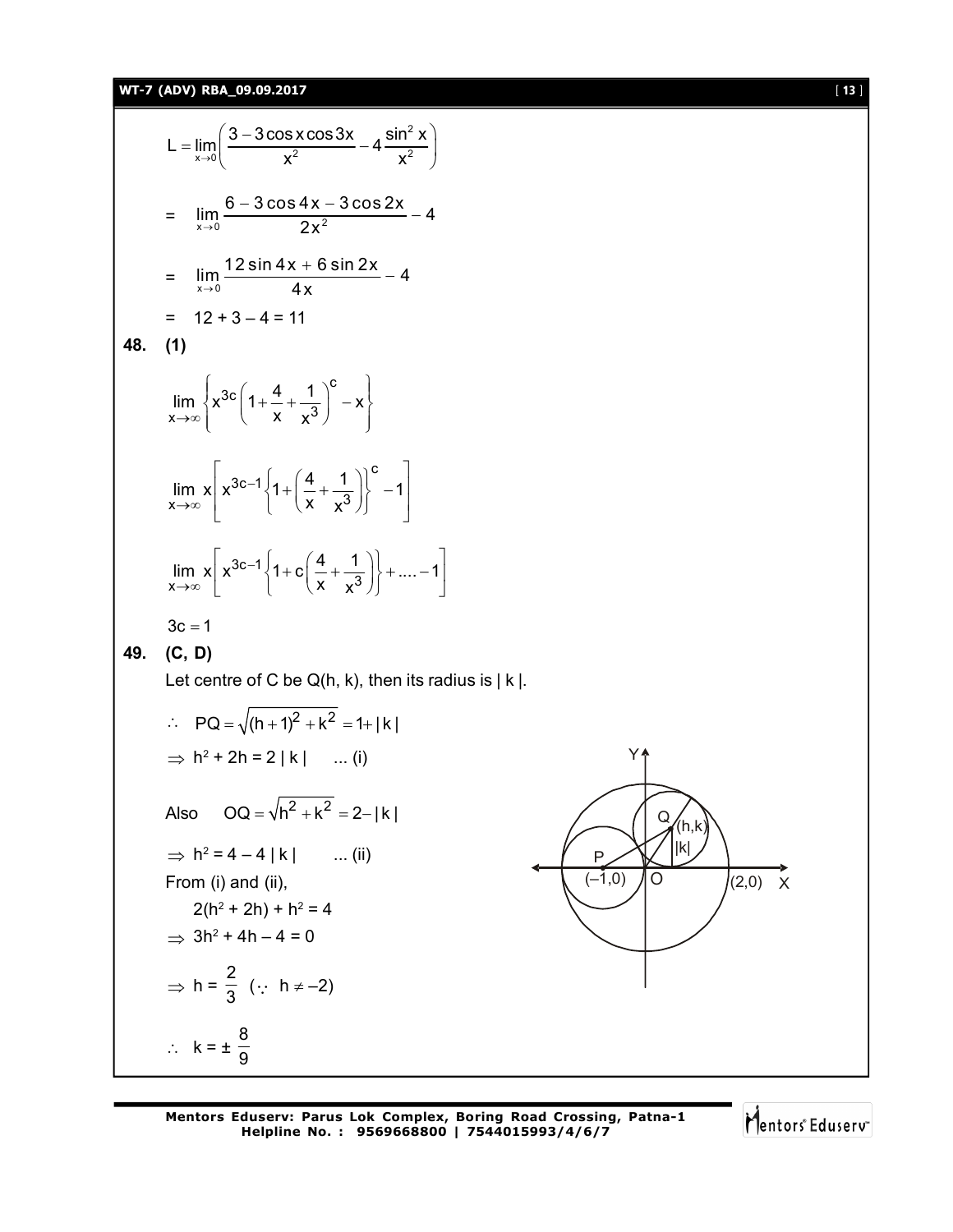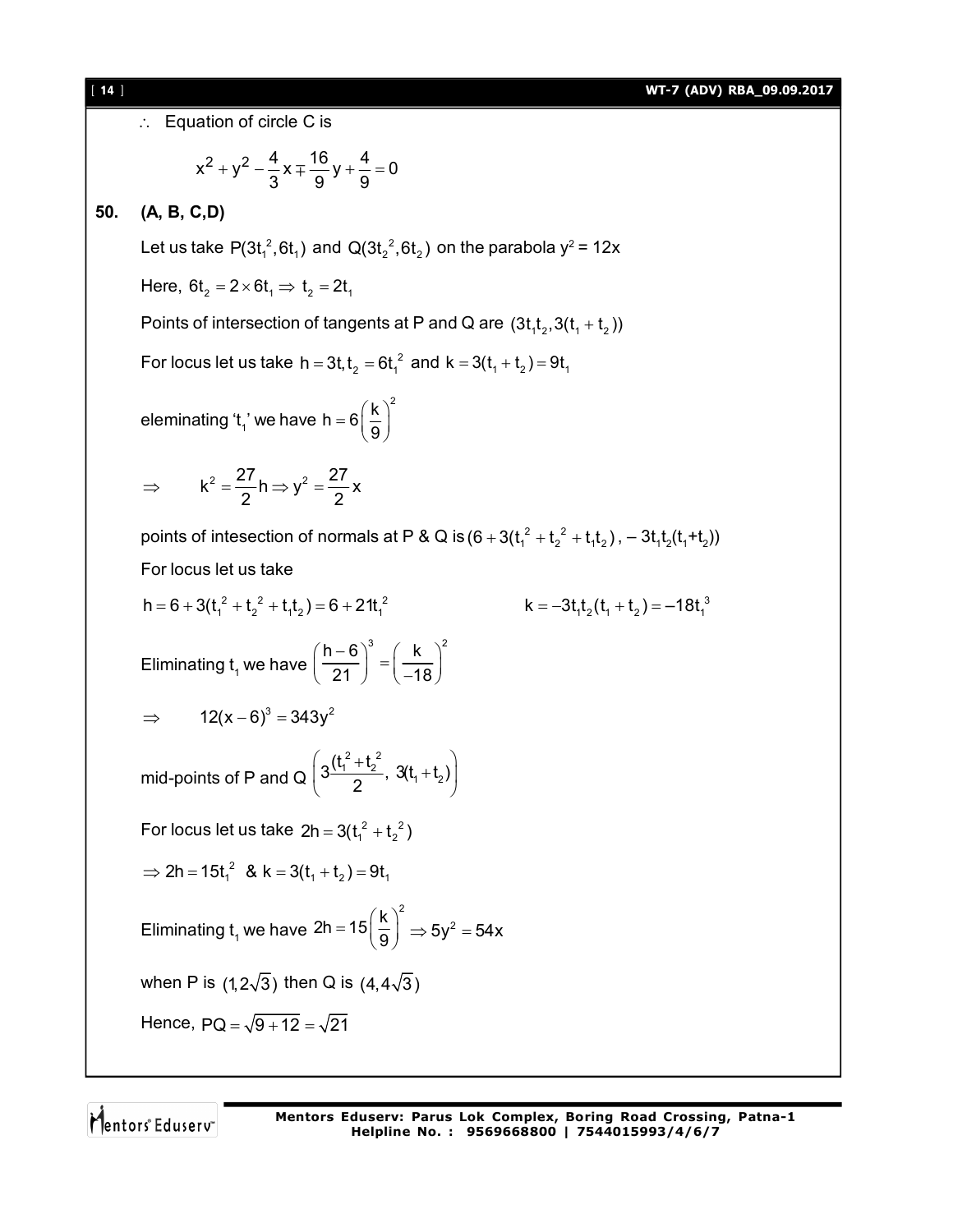# **WT-7 (ADV) RBA\_09.09.2017** [ **15** ]

**51. (A, C)** The focus of the parabola is at  $(p/2, 0)$  & directrix is  $x = -p/2$ centre of the circle is (p/2, 0) & radius =  $\frac{p}{p} - \left(-\frac{p}{q}\right) = p$ 2  $(2)$  $-\left(-\frac{p}{2}\right)=p$ Equation of the circle is  $(y-0)^2$  $(x - \frac{p}{2})^2 + (y - 0)^2 = p^2 \Rightarrow x^2 + y^2 - px - \frac{3p^2}{2} = 0$  $2)$  (1, 2, 4) and  $4$  $\left(x-\frac{p}{2}\right)^2 + (y-0)^2 = p^2 \Rightarrow x^2 + y^2 - px - \frac{3p^2}{4} = 0$ solving this equation with  $y^2 = 2px$  we get  $x = \frac{p}{q}$ ,  $y = \pm p$ 2  $=\frac{P}{Q}$ , y =  $\pm p$  $\therefore$  The points of intersection are  $\left(\frac{p}{2}, p\right)$  &  $\left(\frac{p}{2}, -p\right)$  $\left(\frac{p}{2},p\right)$ & $\left(\frac{p}{2},-p\right)$ **52. (A, B, C, D)** If points  $A$ ,  $B$ ,  $C$ ,  $D$  are concyclic then  $ac = bd$ Also the points of intersection of lines are  $\frac{ac(b-d)}{1}, \frac{bd(c-a)}{1}$  $\left(\frac{ac(b-d)}{bc-ad}, \frac{bd(c-a)}{bc-ad}\right)$  $(0, d)$ (0, b)  $\overline{B(c, 0)}$ D)  $\sigma$ C Let (h, k) be the point of intersection : since  $c^2 + a^2 = b^2 + d^2$ and  $ac = bd$  $(c-a)^2 = (b-d)^2 \Rightarrow h = \pm k$ hence locus of pt of intersection is  $y = \pm x$ **53. (B, C)**  $\sin^{-1}(a^2x^2 + b^2y^2) + \cos^{-1}|ax + by| = \pi$  $\Rightarrow$   $a^2x^2 + b^2y^2 = 1$  and  $ax + by = 0$  $\Rightarrow$  2axby = -1 **54. (A,B,D)** We have  $f(x) = cos^{-1}(-(-x))$  $D_f = R$ As  $0 \leq \{-x\} < 1 \quad \forall x \in \mathsf{R}$  $\Rightarrow$  -1 < -{-x}  $\leq$  0 So R<sub>f</sub> =  $\left(\frac{\pi}{2}, \pi\right)$ J  $\setminus$  $\overline{\mathsf{L}}$  $\left| \frac{\pi}{2}, \pi \right|$ 2

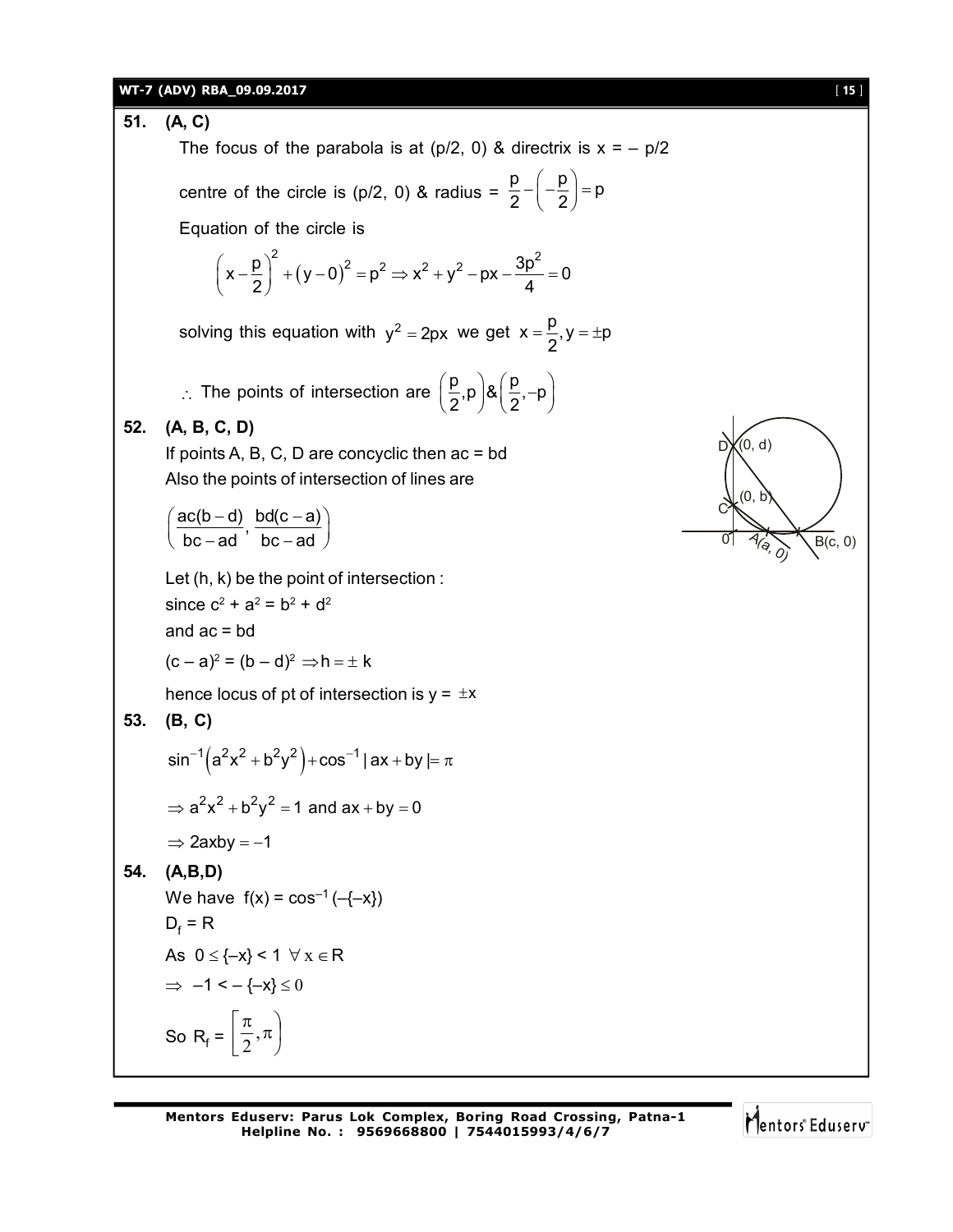